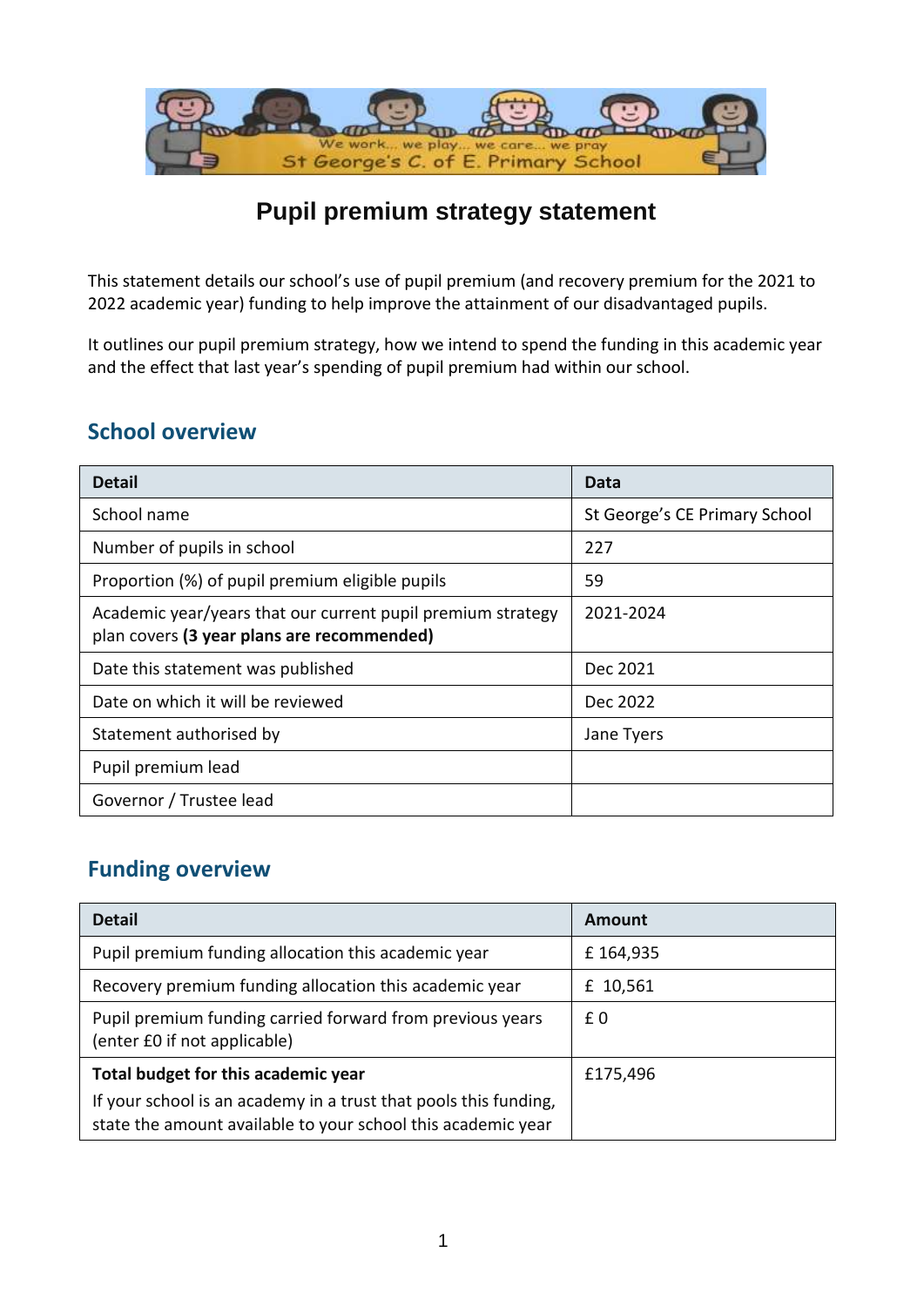# **Part A: Pupil premium strategy plan**

### **Statement of intent**

Our intention at St. George`s C of E Primary School is that all pupils, irrespective of their background or the challenges they face, are able to maximise their potential and achieve their personal goals. The focus of our pupil premium strategy is to support disadvantaged pupils to achieve these goals. We intend for all PP students to play a full and successful part in the academic and wider school community. To achieve this we aim:

- 1. To ensure that all PP students participate in the academic and wider curriculum to the same extent as their peers.
- 2. To ensure that PP students make consistently good progress year on year.
- 3. To address and remove the barriers faced by our PP students e.g. literacy, poor attendance, lack of social capital, etc.
- 4. To achieve our objectives the school uses the tiered approach to teaching as recommended by the Education Endowment Foundation with Quality First teaching being at the heart of our approach. This approach will be supported by academic interventions and wider non –teaching strategies. Underpinning our strategy is the development of high quality-teaching CPD, alongside the recruitment / retention of high quality teaching staff.

Our strategy aim at St. George`s C of E Primary School is integral to our whole school development plan with regards to educational recovery, most significantly in a whole school approach of targeted support for pupils whose education has been the most disrupted during Covid.

Our approach is directly linked and responsive to common challenges and individual needs. It will be well planned and as a direct response to ongoing assessments.

To ensure this is effective, we will:

- Ensure that all staff in school are aware of who the disadvantaged children are in their class and target the children accordingly, providing sufficient challenge. That all staff take responsibility for the children in their class and raise expectations.
- As a staff we will provide early intervention, when a need arises and source the appropriate support.
- We will work with the Children`s and Families Officer to increase attendance percentages and with the SENDCO to ensure the correct professional help is sought for children that need it e.g. mental health support and SEND support.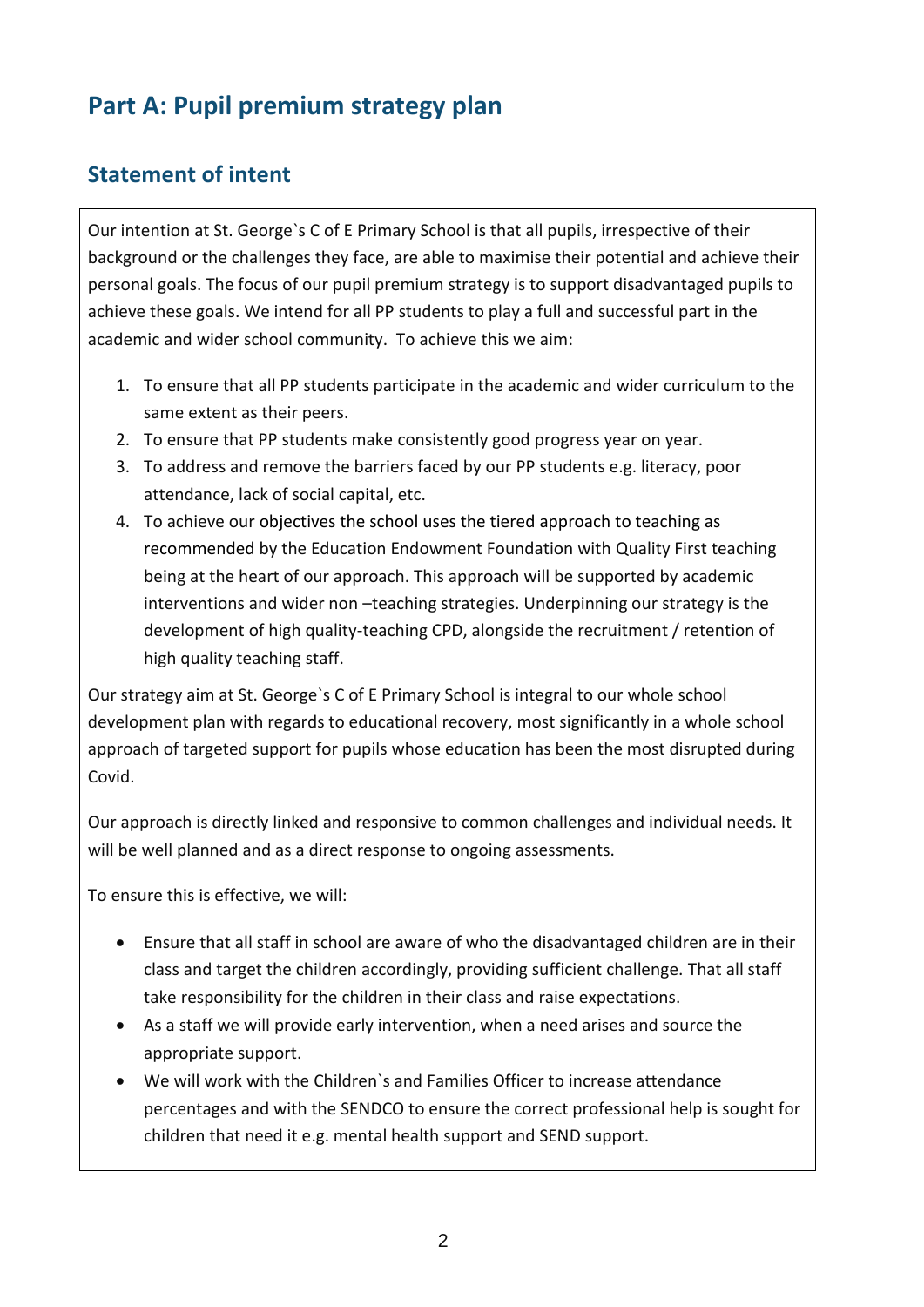## **Challenges**

This details the key challenges to achievement that we have identified among our disadvantaged pupils.

| <b>Challenge</b><br>number | <b>Detail of challenge</b>                                                                                                                                                                                                                                                                                          |
|----------------------------|---------------------------------------------------------------------------------------------------------------------------------------------------------------------------------------------------------------------------------------------------------------------------------------------------------------------|
| 1                          | Assessments and observation suggest disadvantaged pupils generally have<br>greater difficulties with phonics than their peers. This negatively impacts their<br>development as readers.                                                                                                                             |
| $\mathcal{P}$              | Punctuality and attendance. To achieve and sustain improved attendance for all<br>pupils, particularly our disadvantaged pupils.                                                                                                                                                                                    |
| 3                          | Assessments (through SALT and Wellcomm Screening) and observations, indicate<br>underdeveloped oral language skills and vocabulary gaps among many<br>disadvantaged pupils. These are evident from Reception through to KS2 and, in<br>general, are more prevalent among our disadvantaged pupils than their peers. |
| 4                          | Our ongoing assessments and observations indicate that the education and<br>wellbeing of many of our disadvantaged pupils have been impacted by partial<br>school closures to a greater extent than for other pupils. These findings are<br>supported by national studies.                                          |
|                            | This has resulted in significant knowledge gaps leading to pupils falling further<br>behind age-related expectations, especially in literacy.                                                                                                                                                                       |

#### **Intended outcomes**

This explains the outcomes we are aiming for **by the end of our current strategy plan**, and how we will measure whether they have been achieved.

| Intended outcome                                                                                                          | Success criteria                                                                                                                                                                                                                                                                                                                        |
|---------------------------------------------------------------------------------------------------------------------------|-----------------------------------------------------------------------------------------------------------------------------------------------------------------------------------------------------------------------------------------------------------------------------------------------------------------------------------------|
| 1. Improved reading attainment<br>among disadvantaged pupils.                                                             | Reading Data will show a rise in the attainment of<br>disadvantaged children, with more disadvantaged<br>children meeting the expected standards.                                                                                                                                                                                       |
| 2. Raised attendance through ongoing<br>dialogue with parents and external<br>agencies                                    | Attendance will be improved across the school.<br>Sustained high attendance will mean that all children<br>achieve the school target of 96% attendance.                                                                                                                                                                                 |
| 3. Improved oral language skills and<br>vocabulary among disadvantaged<br>pupils.                                         | Assessments and observations indicate significantly<br>improved oral language among disadvantaged pupils.<br>This will be evident through ongoing Wellcom<br>Assessments in Early Years and when triangulated<br>with other sources of evidence, including engagement<br>in lessons, book scrutiny and ongoing formative<br>assessment. |
| 4. Knowledge gaps of disadvantaged<br>children will be addressed and<br>disadvantaged children will make<br>good progress | Assessments and data will show an upward trend for<br>disadvantaged children with more disadvantaged<br>children meeting the expected standards in Maths,<br>Reading and Writing.                                                                                                                                                       |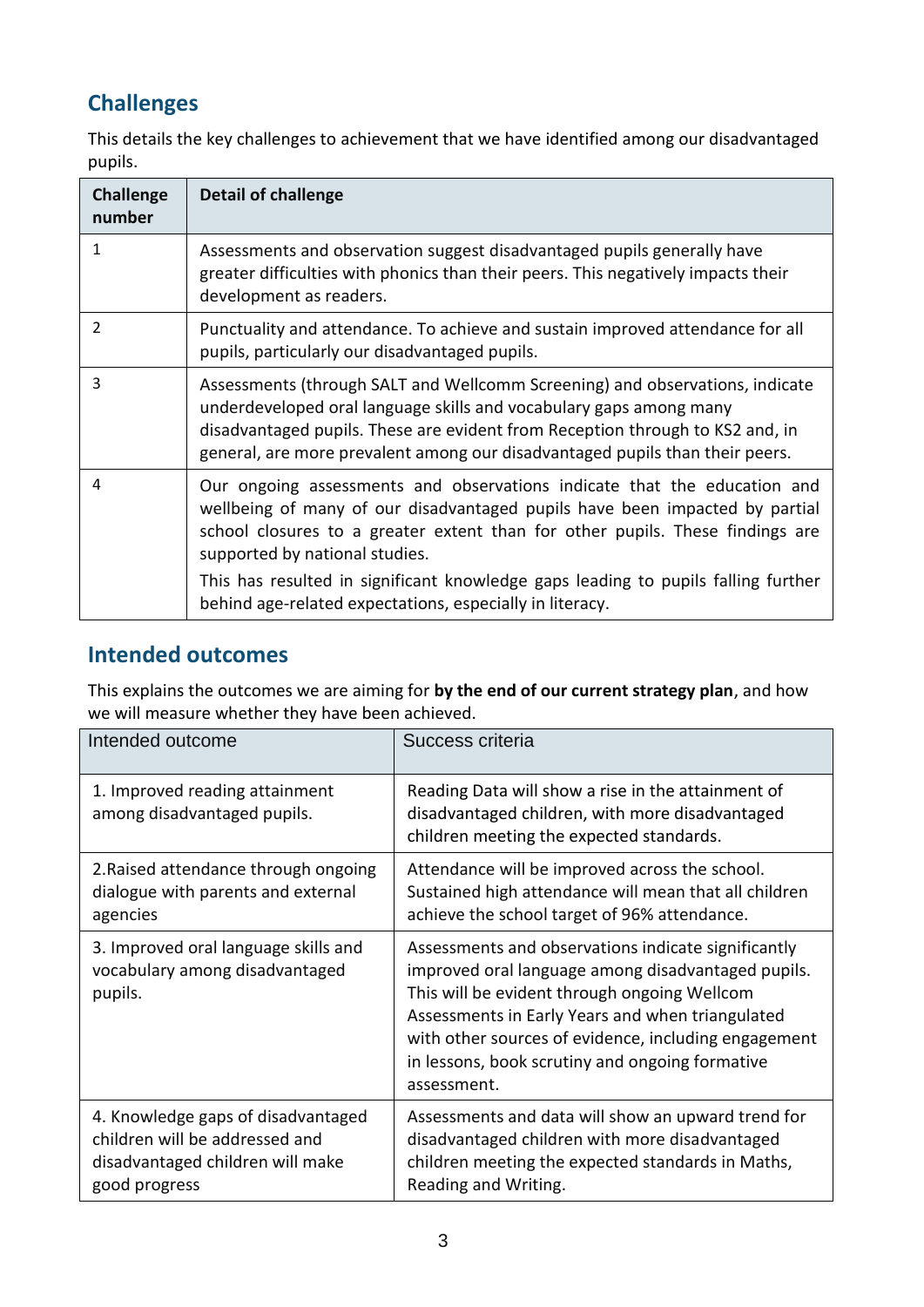### **Activity in this academic year**

This details how we intend to spend our pupil premium (and recovery premium funding) **this academic year** to address the challenges listed above.

#### **Teaching (for example, CPD, recruitment and retention)**

Budgeted cost: 23,058

| <b>Activity</b>                                                                                                                                                                                                                                                                                                                        | Evidence that supports this approach                                                                                                                                                                                                                                             | <b>Challenge number(s)</b><br>addressed |
|----------------------------------------------------------------------------------------------------------------------------------------------------------------------------------------------------------------------------------------------------------------------------------------------------------------------------------------|----------------------------------------------------------------------------------------------------------------------------------------------------------------------------------------------------------------------------------------------------------------------------------|-----------------------------------------|
| Training for all staff in<br>the delivery of our<br>phonic scheme and the<br>purchase of a further<br>subscription to the DfE<br>validated Systematic<br><b>Synthetic Phonics</b><br>programme RWI along<br>with additional<br>resources and support<br>from our English Hub to<br>secure stronger phonics<br>teaching for all pupils. | Phonics approaches have a strong<br>evidence base that indicates a positive<br>impact on the accuracy of word reading<br>(though not necessarily comprehension),<br>particularly for disadvantaged pupils:<br>Phonics   Toolkit Strand   Education<br>Endowment Foundation   EEF | $\mathbf 1$                             |
| To ensure Quality first<br><b>Teaching and Learning</b><br>with a focus on evidence<br>based strategies to<br>support this. A<br>programme of lesson<br>observations by SL T and<br>subject leads who will<br>provide developmental<br>feedback, identify<br>training needs and to<br>share best practice.                             | DFE guidance on Teacher Standards<br>states that 'Systems of appraisal and<br>monitoring of teaching are necessary<br>and can help to determine starting<br>points for professional development'.                                                                                | $\overline{4}$                          |
| Use of specialist teacher<br>TLR to support teachers<br>(CPD)                                                                                                                                                                                                                                                                          | As above                                                                                                                                                                                                                                                                         | 4                                       |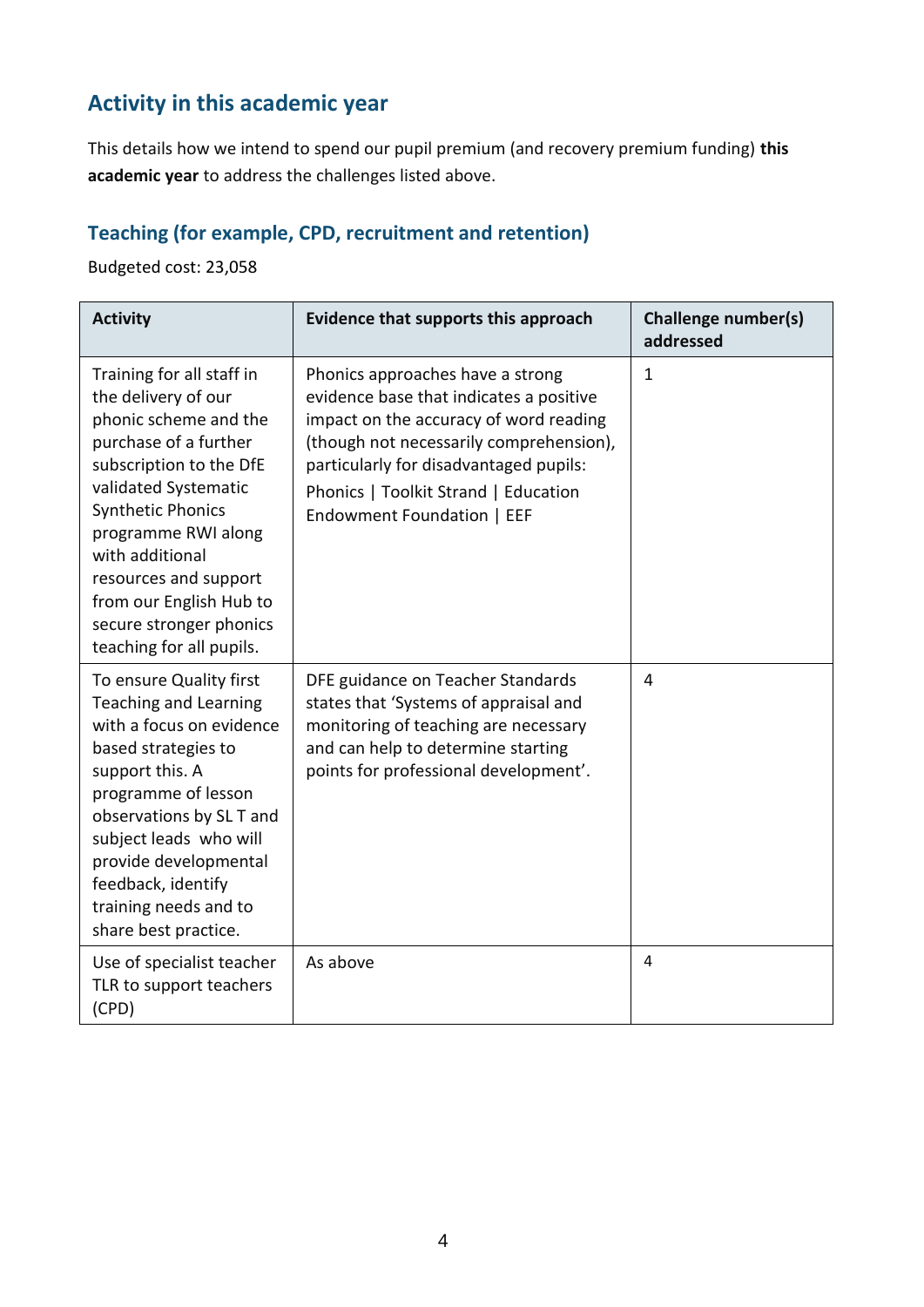## **Targeted academic support (for example, tutoring, one-to-one support structured interventions)**

Budgeted cost: £ 122,578

| <b>Activity</b>                                                                                                                                                                                                                                                                                                                                                                                                                                                      | Evidence that supports this approach                                                                                                                                                                                                                                                                                                                | <b>Challenge</b><br>number(s)<br>addressed |
|----------------------------------------------------------------------------------------------------------------------------------------------------------------------------------------------------------------------------------------------------------------------------------------------------------------------------------------------------------------------------------------------------------------------------------------------------------------------|-----------------------------------------------------------------------------------------------------------------------------------------------------------------------------------------------------------------------------------------------------------------------------------------------------------------------------------------------------|--------------------------------------------|
| Use Wellcomm screening tool<br>and Big, Little Book of Activities<br>and ideas daily in EYFS to develop<br>good understanding and listening<br>skills, whilst improving<br>vocabulary skills for<br>disadvantaged pupils who have<br>relatively low spoken language<br>skills. To use the skills of EMTAS<br>(Ethnic Minority and Traveller<br>Service) to support<br>disadvantaged children who are<br>new to the country to support<br>their oral language skills. | Oral language interventions can have a<br>positive impact on pupils' language skills.<br>Approaches that focus on speaking,<br>listening and a combination of the two<br>show positive impacts on attainment:<br>Oral language interventions   EEF<br>(educationendowmentfoundation.org.uk)                                                         | 1,3                                        |
| Engaging with the School based<br>Tutoring Programme to provide a<br>blend of tuition, mentoring and<br>school-led tutoring for pupils<br>whose education has been most<br>impacted by the pandemic. A<br>significant proportion of the<br>pupils who receive tutoring will<br>be disadvantaged, including<br>those who are high attainers.                                                                                                                          | Tuition targeted at specific needs and<br>knowledge gaps can be an effective<br>method to support low attaining pupils or<br>those falling behind, both one-to-one:<br>One to one tuition   EEF<br>(educationen-dowmentfoundation.org.uk)<br>And in small groups:<br>Small group tuition   Toolkit Strand  <br>Education Endowment Foundation   EEF | 4                                          |
| Closing the gaps :-<br>Targeted interventions                                                                                                                                                                                                                                                                                                                                                                                                                        | As above                                                                                                                                                                                                                                                                                                                                            | 4                                          |
| Writing groups years 5,6, and 2<br>Reading groups years 3 and 4                                                                                                                                                                                                                                                                                                                                                                                                      |                                                                                                                                                                                                                                                                                                                                                     |                                            |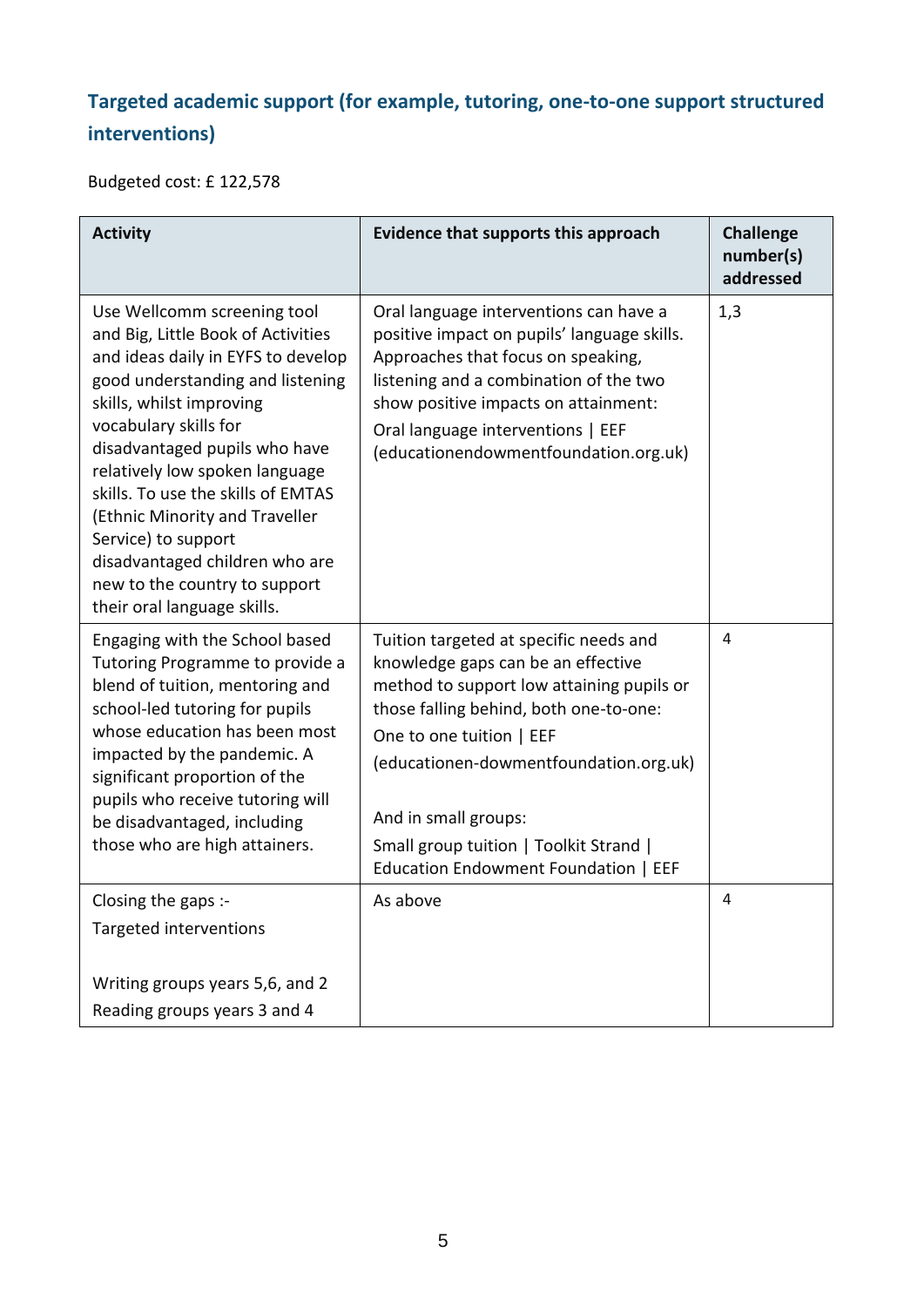### **Wider strategies (for example, related to attendance, behaviour, wellbeing)**

Budgeted cost: £ 24,527

| <b>Activity</b>                                                                                                                                                                                                                                                                                                                                                  | Evidence that supports this approach                                                                                                             | <b>Challenge</b><br>number(s)<br>addressed |
|------------------------------------------------------------------------------------------------------------------------------------------------------------------------------------------------------------------------------------------------------------------------------------------------------------------------------------------------------------------|--------------------------------------------------------------------------------------------------------------------------------------------------|--------------------------------------------|
| Embedding principles of good<br>practice set out in the DfE's<br><b>Improving School Attendance</b><br>advice.<br>This will involve training and release<br>time for the Children's and Families<br>officer to develop and implement<br>new procedures. To enable them to<br>engage and liaise with LEA teams to<br>have a cohesive approach across the<br>city. | The DfE guidance has been informed by<br>engagement with schools that have<br>significantly reduced levels of absence<br>and persistent absence. | 2                                          |

### **Total budgeted cost: £ 170,163**